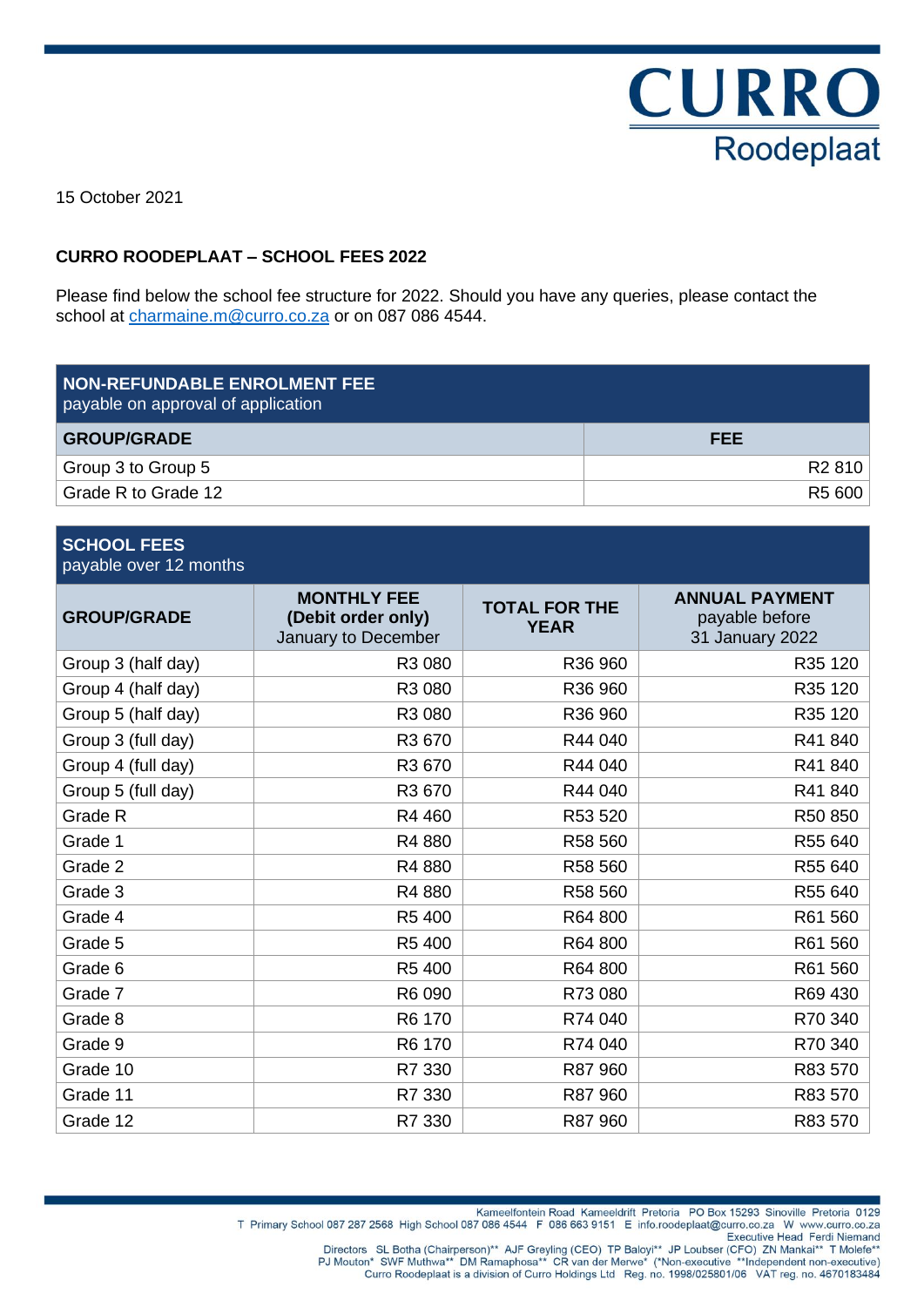# **CURRO**

| <b>OTHER FEES</b><br>payable over 12 months                                                                                                                                                        |                                              |                                     |
|----------------------------------------------------------------------------------------------------------------------------------------------------------------------------------------------------|----------------------------------------------|-------------------------------------|
| <b>SERVICE</b>                                                                                                                                                                                     | <b>MONTHLY FEE</b><br>January to<br>December | <b>TOTAL FOR THE</b><br><b>YEAR</b> |
| Aftercare (half day with lunch) Grade R to Grade 7                                                                                                                                                 | R1 590                                       | R <sub>19</sub> 080                 |
| Aftercare holiday visitor                                                                                                                                                                          | R280 per day                                 | n/a                                 |
| Aftercare day visitor                                                                                                                                                                              | R170 per day                                 | n/a                                 |
| Aftercare lunch per plate                                                                                                                                                                          | R60 per plate                                | n/a                                 |
| Subject: Art (high school)                                                                                                                                                                         | R <sub>225</sub>                             | R <sub>2</sub> 700                  |
| Subject: Consumer Studies (high school)                                                                                                                                                            | R340                                         | R4 080                              |
| Extra subject fee (8th subject high school)                                                                                                                                                        |                                              | R785                                |
| IEB examination fee (over 12 months)                                                                                                                                                               | R640                                         | R7 680                              |
| Bus fee (one way)                                                                                                                                                                                  | R720                                         | R8 640                              |
| Bus fee (return)                                                                                                                                                                                   | R1 420                                       | R <sub>17</sub> 040                 |
| Music (1 x 30 minutes)                                                                                                                                                                             | R450                                         | R5 400                              |
| Music (2 x 30 minutes)                                                                                                                                                                             | R785                                         | R9 420                              |
| Music (30-minute group classes)                                                                                                                                                                    | R205                                         | R <sub>2460</sub>                   |
| Locker fee (small)                                                                                                                                                                                 | <b>R65</b>                                   | R780                                |
| Locker fee (medium)                                                                                                                                                                                | <b>R75</b>                                   | R900                                |
| Locker fee (large)                                                                                                                                                                                 | <b>R85</b>                                   | R1 020                              |
| Wider subject choice offering<br>Grades 8 to 12: Cost per subject<br>Costs are only applicable if taken as an additional 8th, 9th or<br>10th subject<br>(See more information under general below) | R800                                         | R9 600                              |

Technology provision, support and services will be included in the school fees. Parents and guardians will still need to purchase devices and textbooks (hard copy and/or e-books) in accordance with the schooling model. In our case we prefer the e-books.

# **PAYMENT METHODS 2022**

| Method 1 | Annual payment in advance, due by 31 January 2022.                                                                              |  |
|----------|---------------------------------------------------------------------------------------------------------------------------------|--|
| Method 2 | Debit-order payments, which can be scheduled monthly in advance x 12 months on or about<br>the 2nd, 16th or 26th of each month. |  |
|          |                                                                                                                                 |  |

# **YOUR FAMILY CODE IS REQUIRED AS THE REFERENCE FOR ALL PAYMENTS.**

Please note that **cash is not accepted as a form of payment for fees** at the school.

# **DEBIT-ORDER COMPLETION**

If you are not yet paying by debit order, we request that you do so as soon as possible since this substantially reduces the administrative burden to identify deposits into our bank account and allocate to the correct learner accounts. We rely on predictable monthly cash flows to manage our affairs.

Please complete a debit-order form and deliver it by hand to the school's bursar before 3 December 2021. The form is available from the school and on the Curro website at www.curro.co.za.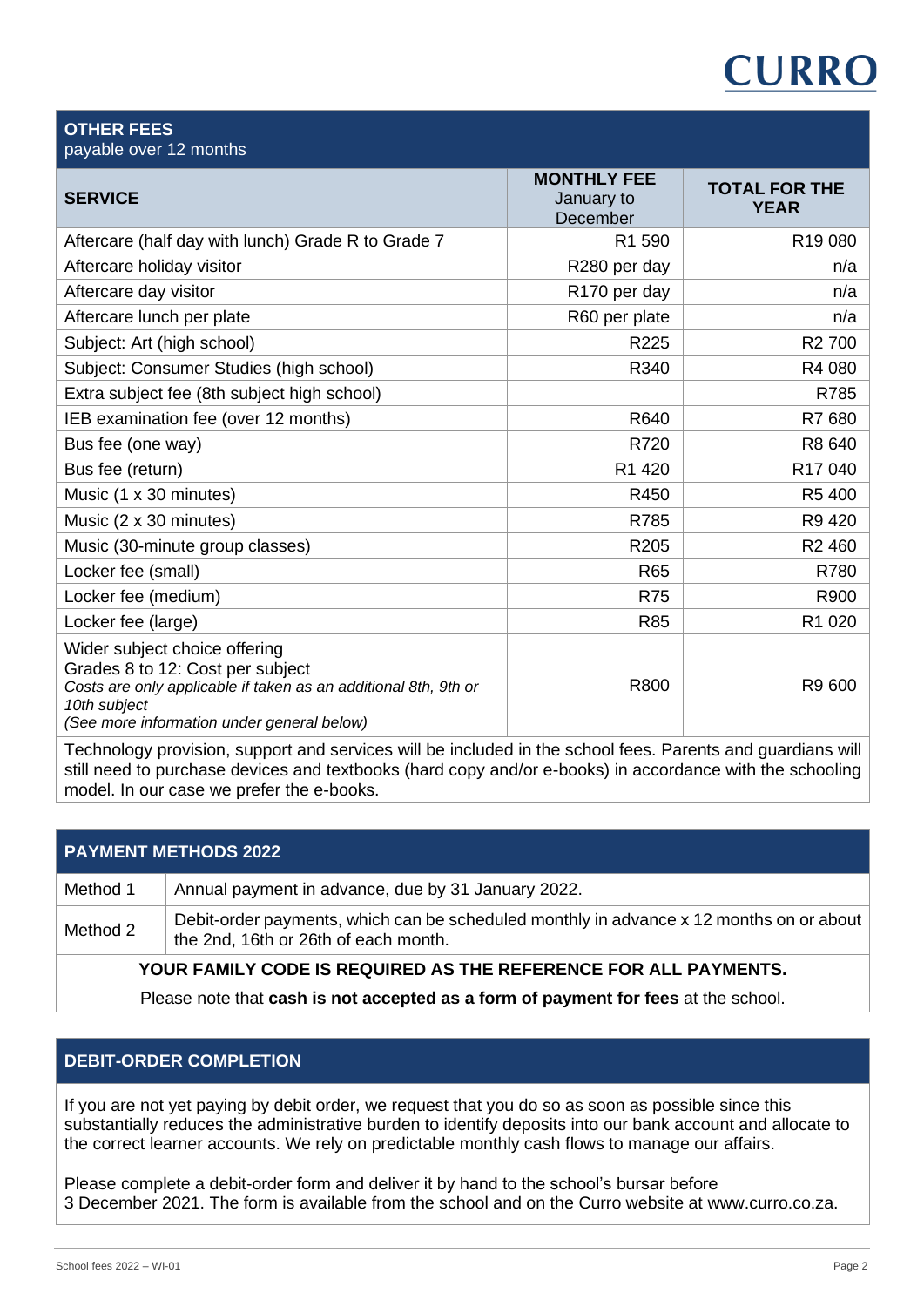

| <b>BANK DETAILS</b>   |                         |
|-----------------------|-------------------------|
| Name of account       | <b>Curro Roodeplaat</b> |
| <b>Bank</b>           | <b>ABSA</b>             |
| <b>Account number</b> | 407 346 9093            |
| <b>Branch code</b>    | 632005                  |
| <b>Reference</b>      | Your family code        |
|                       |                         |

## **GENERAL**

#### **1. School fees**

School fees for 2022 exclude the following:

- The e-learning device (tablet) and any insurance, maintenance or other costs relating to the device
- Workbooks
- Stationery
- All textbooks and learning materials (including the cost of e-books)
- School uniforms
- Entrance fees, travel costs, accommodation and food for school excursions and sports trips, unless otherwise advised by the school
- School photos
- Therapists' or psychologists' fees
- Daily bus transport
- Grade 12 IEB examination fee

#### **2. Aftercare**

Aftercare fees for 2022 include the following:

- One meal per day
- Supervision
- Limited homework support
- Holiday programmes

Aftercare fees for 2022 exclude the following:

• Specialist subject and homework support

#### **3. E-learning devices (tablets)**

E-learning devices (tablets) will be utilised by all learners from Grade 4 to Grade 12.

This will have the following impact on you:

- If your child is in Grade 4 to Grade 12, you will be responsible for purchasing an e-learning device (tablet) for your child to use. The school will provide you with details and the minimum specifications required for the device.
- You will be responsible for the insurance and general maintenance and care of the device.